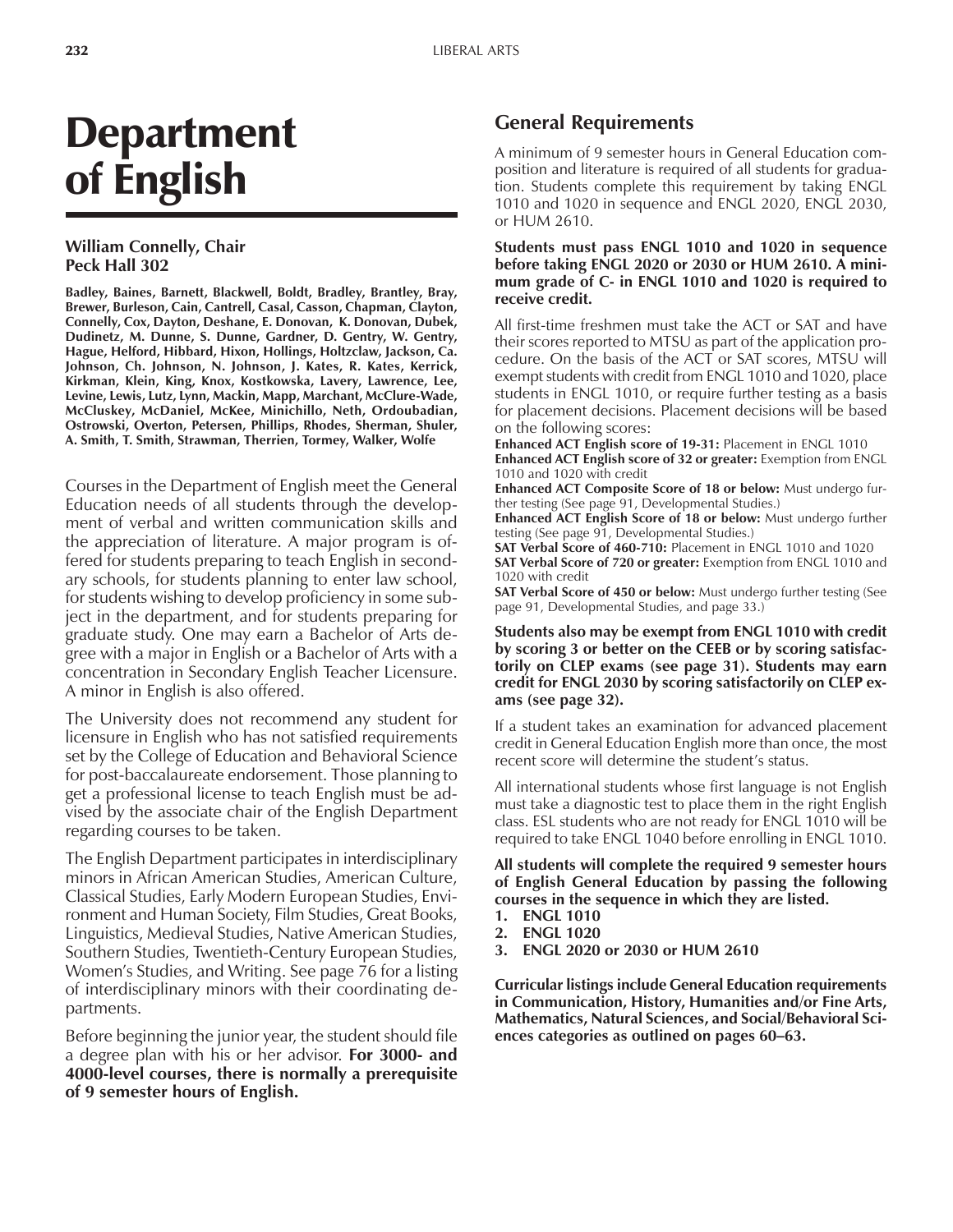# **Teacher Licensure**

Students seeking a license to teach in secondary schools (grades 7-12) must complete (1) a major in the subject they intend to teach; (2) a minor approved for the B.A. degree (see p. 56) or any interdisciplinary minor (see p. 76); and (3) the Secondary Education minor.

*NOTE: The Secondary Education minor has been revised. Please see page 193 and contact the Educational Leadership Department for information.*

# **Major in English**

A major in English consists of a minimum of 33 upper-division semester hours.

- 1. Students should take the required ENGL 3000 as soon as possible after they declare an English major and complete freshman and sophomore General Education requirements for English.
- 2. ENGL 3010 and 3020 are required of all English majors.
- 3. One course must be included from each of the following eight groups:
	- a. English literature I: 3110, 3120, 3130, 4330, 4340, 4360, 4610
	- b. English literature II: 3210, 3220, 3230, 4100, 4240, 4620, 4710
	- c. American literature: 3300, 3305, 3310, 3320, 3330, 3340, 3360, 3365, 3370, 4630
	- d. European literature: 3390, 3400, 3440, 4210, 4220, 4420, 4430; HUM 3950; WMST 4209
	- e. Writing and language: 3520, 3540, 3550, 3560, 3570, 4000, 4005, 4500, 4510, 4530, 4540, 4570, 4870
	- f. Genre studies: 3350, 3380, 3450, 3460, 3750, 4450, 4460, 4470, 4490, 4770
	- g. Gender/Cultural studies: 3060, 3070, 3080, 3090, 3100, 3590, 3600, 4010, 4480, 4750, 4880; FREN 3130
	- h. Film/Popular literature: 3050, 3610, 3650, 3660, 3670, 3700, 3800, 4650, 4720, 4860
- 4. Students who wish to pursue a license to teach English in grades 7-12 should follow carefully the major requirements outlined in Concentration: Secondary English Teacher Licensure below.
- 5. ENGL 4850, Selected Topics in Literature and Language, may be used as a substitute in one of the groups above with the approval of the advisor, department chair, and dean of the College of Liberal Arts. When taught by an English faculty member, certain interdisciplinary Honors seminars (U H 3500 and 4600) may also be substituted, with approval, in one of the above groups.
- 6. ENGL 1010, 1020, 2020, or 2030 may not be counted as part of the hours required for an English major.

Majors are expected to consult a member of the English staff each semester regarding the selection and arrangement of electives. Recommended minors for English majors include Foreign Languages, History, Philosophy, Political Science, Speech and Theatre, Film Studies, Writing, and Women's Studies, but students may choose a minor either from those listed under the B.A. requirements (page 56) or from the interdisciplinary minors (page 76).

All students pursuing a major within this department must complete the General Education requirements. Following is a suggested pattern of study for the first two years; however, consultation with the assigned advisor is necessary before each registration.

#### **Recommended Curriculum for Non-teaching Majors FRESHMAN SOPHOMORE**

| ENGL 1010, 1020 (Comm)<br>ENGL 2020 or 2030 or<br>6            | 3  |
|----------------------------------------------------------------|----|
|                                                                |    |
| Natural Sciences (2 prefixes)<br><b>HUM 2610 (Hum/FA)</b><br>8 |    |
| Foreign Language 1010, 1020<br><b>ENGL 3000</b><br>6           | 3  |
| HIST 2010, 2020, or 2030<br><b>Mathematics</b><br>6            | 3  |
| <b>COMM 2200 (Comm)</b><br>Foreign Language 2010, 2020<br>3    | -6 |
| Social/Behavioral Sciences<br>Humanities and/or Fine Arts<br>3 |    |
| (2 prefixes)<br>32                                             | 6  |
| Humanities and/or Fine Arts                                    | 3  |
| Minor or electives as advised                                  | 6  |
|                                                                | 30 |

## **Concentration: Secondary English Teacher Licensure**

A major in English that also satisfies the academic requirements for teacher licensure consists of a minimum of 32 upper-division semester hours.

- 1. Students should take the required ENGL 3000 in the second semester of the sophomore year or as soon as possible after declaring the English major.
- 2. ENGL 3010 and 3020 are required of all English majors.
- 3. ENGL 3800, 4500, and 4510 are required of all majors seeking teacher licensure in English.
- 4. One course must be completed from each of the following four groups:
	- a. a Shakespeare course
	- b. ENGL 3310 or 3320
	- c. ENGL 3060, 3300, 3340, or 3360
	- d. ENGL 3400, 4420, or 4430
- 5. Two hours of upper-division English electives are required and are usually satisfied with a 3-hour course. Recommended electives include Advanced Composition, History of the English Language, Teaching ESL Writing and Grammar, Introduction to Linguistics, Modern Poetry, or any 4000-level special topics course.

Teaching majors are expected to consult with an English faculty advisor each semester to select coursework and choose a B.A. minor (in addition to the minor in Secondary Education). Recommended B.A. minors include Anthropology, Biology, Business Administration, Classical Studies, Early Modern European Studies, Economics, Foreign Language (French, German, or Spanish), Geography, Geology, History, Latin American Studies, Mathematics, Medieval Studies, Philosophy, Political Science, Psychology, Speech and Theatre, Sociology, Twentieth-Century European Studies, and Womenís Studies.

In order to complete the English licensure program in four years, students are encouraged to work closely with a faculty advisor and to follow the pattern of study suggested below during their first two years.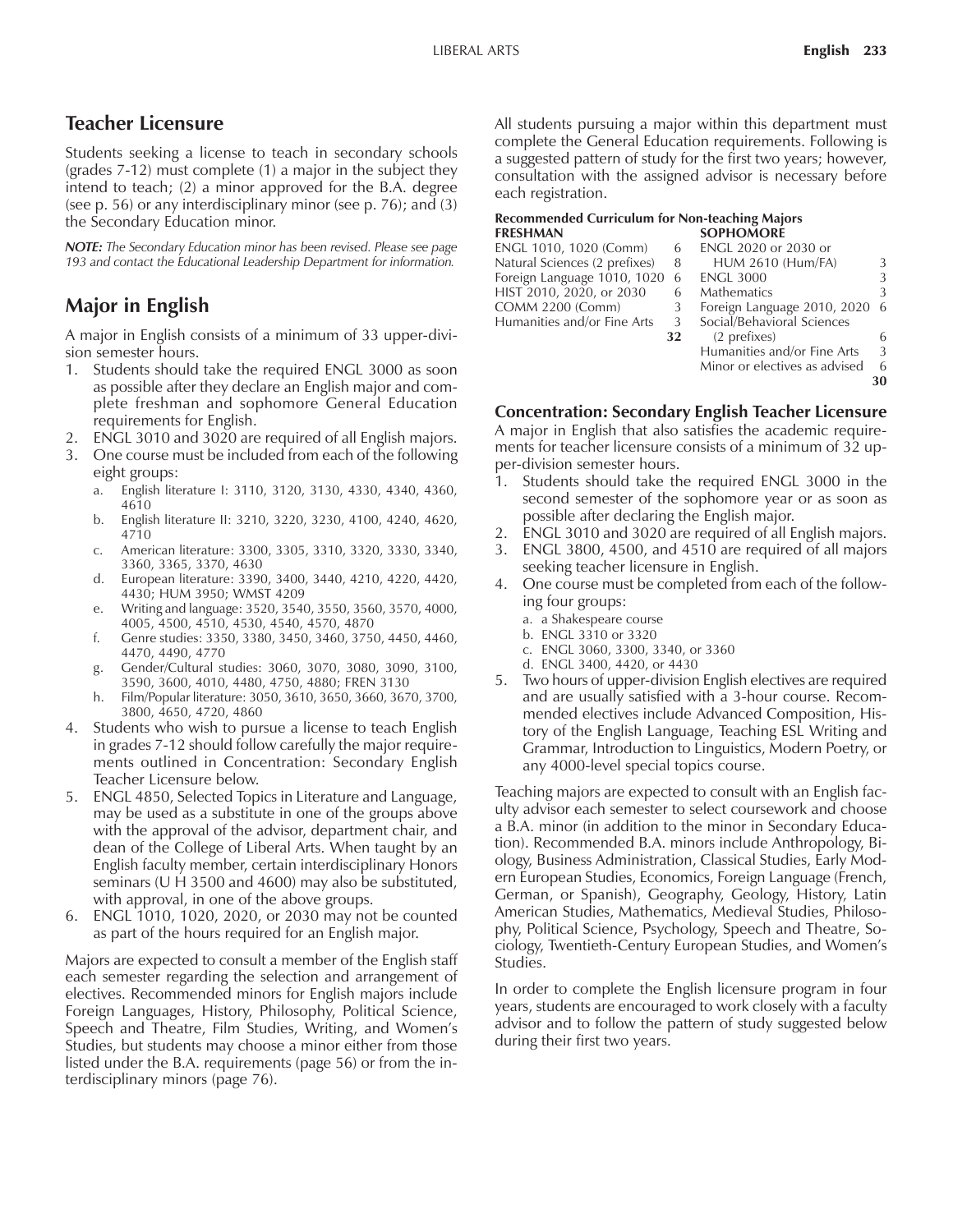**30**

| Recommended Curriculum for Teaching Majors |    |                             |     |  |  |
|--------------------------------------------|----|-----------------------------|-----|--|--|
| FRESHMAN                                   |    | <b>SOPHOMORE</b>            |     |  |  |
| ENGL 1010, 1020 (Comm)                     | 6  | ENGL 2020 or 2030 or        |     |  |  |
| Natural Sciences (2 prefixes)              | 8  | <b>HUM 2610 (Hum/FA)</b>    | 3   |  |  |
| Foreign Language 1010, 1020                | -6 | <b>ENGL 3000</b>            | 3   |  |  |
| HIST 2010, 2020, or 2030                   | 6  | Foreign Language 2010, 2020 | - 6 |  |  |
| <b>COMM 2200 (Comm)</b>                    | 3  | Social/Behavioral Sciences  |     |  |  |
| Humanities and/or Fine Arts                | 3  | (2 prefixes)                | 6   |  |  |
|                                            | 32 | FOED 1110 and 2110§         | 6   |  |  |
|                                            |    | Humanities and/or Fine Arts | 3   |  |  |
|                                            |    |                             |     |  |  |

*NOTE: The Secondary Education minor has been revised. Please see page 193 and contact the Educational Leadership Department for information.*

## **Minor in English**

A minor in English requires a minimum of 15 upper-division hours including ENGL 3000. ENGL 1010 and 1020 cannot be counted as part of the hours required for the minor, nor can the 3 hours of sophomore literature. Minors may not enroll in ENGL 3010, 3020, or 4500, which are open only to English majors.

# **Interdisciplinary Minors**

Interdisciplinary minors are open to all students at the University. The Department of English coordinates the interdisciplinary minors in Film Studies, Great Books, and Writing. See Interdisciplinary Minors beginning on page 76.

# **Courses in English [ENGL]**

## **General Studies Courses**

- **1010 Expository Writing.** Three credits. The first General Education English course. Emphasis on learning to adapt composing processes to a variety of expository and analytic writing assignments. Minimum grade of C- required for credit.
- **1020 Research and Argumentative Writing.** Three credits. Prerequisite: ENGL 1010. The second General Education English course. Emphasis on analytic and argumentative writing and on locating, organizing, and using library resource materials in the writing. Minimum grade of C- required for credit.
- **1040 Writing for English as Second Language (ESL) Students.** Four credits. Open only to students whose native language is not English. Prerequisite to ENGL 1010 for ESL students who do not perform satisfactorily on diagnostic test given by the department. Introduces the international student to the process of English composition—moving from sentence to paragraph to the welldeveloped composition. Includes intensive review of grammar and the complex sentence structures necessary for clear expression in English. Three lecture hours and two one-half hour lab sessions. **Does not fulfill General Education English requirement.**
- **2020 Themes in Literature and Culture.** Three credits. Prerequisites: ENGL 1010 and 1020. Traces a specific theme or idea through a number of literary texts that reflect different historical and cultural contexts. Subject will vary.
- **2030 The Experience of Literature.** Three credits. Prerequisites: ENGL 1010 and 1020. The reading of a variety of literary types which illuminate themes and experiences common to human existence.

**2550 Introduction to Peer Tutoring in Writing: Theory and Methods.** Three credits. Prerequisite: B or better in ENGL 1020 or permission of the instructor. Techniques of tutoring with a variety of writers and genres and the theoretical and practical components of writing center work with a focus on how collaboration, composition, and learning theories and methods can be applied to tutoring in college as well as high school and middle school settings.

## **Upper-Division Course Offerings**

Prerequisites: Completion of 1000- and 2000-level English requirements.

- **3000 Introduction to Literary Studies.** Three credits. An introduction to the study of literature. Focus on strategies for sophisticated reading, literary genres, literary criticism and research. **Required for English majors and minors.**
- **3010 British Literature I.** Three credits. Prerequisite: ENGL 3000. Survey of British literature from the Anglo-Saxon period through the seventeenth century. Emphasis on literary periods and genres; major writers, schools, and movements; and on literary analysis of significant works. **Required for English majors.**
- **3020 British Literature II.** Three credits. Prerequisite: ENGL 3000 and 3010. Survey of British literature in the eighteenth, nineteenth, and twentieth centuries. Emphasis on literary periods and genres; major writers, schools, and movements; and on literary analysis of significant works. **Required for English majors.**
- **3050 Science Fiction.** Three credits. The science fiction genre, emphasizing significant themes, recurrent images and conventions, and historical and cultural context.
- **3060 Black Women as Writers**. Three credits. A survey of black womenís literary expressions and the historical and sociocultural factors that shape these women's artistic sensibilities and thematic concerns. Emphasis will be given to U.S. women writers.
- **3070 Early Women Writers.** Three credits. An introduction to British/ American/world literature by women through the eighteenth century.
- **3080 Women and Film.** Three credits. Representations of women in classic and contemporary films and of the work of contemporary women directors.
- **3090 Nineteenth-Century Women Writers.** Three credits. Examines works by British and American writers in the context of a female literary tradition. Writers studied may include Jane Austen, Mary Shelley, Emily Bronte, Charlotte Bronte, George Eliot, Christina Rossetti, Elizabeth Barrett Browning, and Emily Dickinson.
- **3100 Women Writers of the Twentieth Century.** Three credits. Literature of major women writers of the period. Divided by genre and primarily includes the fiction, poetry, and drama of British and American women.
- **3110 English Literature: The Medieval Period.** Three credits. A reading of selected works from Old English literature, especially *Beowulf*, and Middle English literature, with emphasis on *Sir Gawain and the Green Knight* and Maloryís *Le Morte Díarthur* and medieval drama.
- **3120 English Literature: The Sixteenth Century.** Three credits. Readings in the major authors (More, Sidney, Spenser, Shakespeare, Jonson, Donne) and genres (prose fiction, romance, epic, son-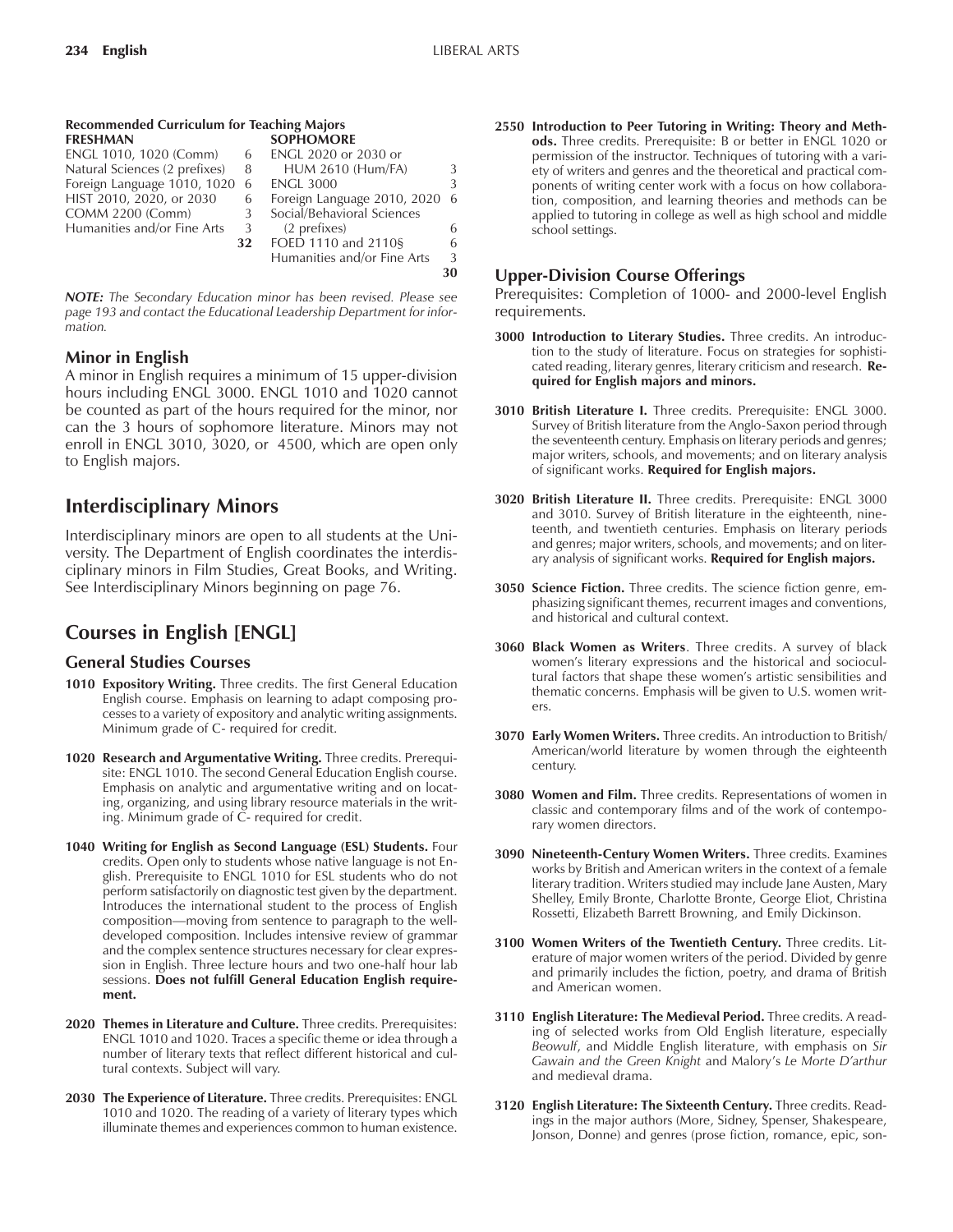net, lyric). Effects of cultural, political, and religious influences on the literature.

- **3130 English Literature: The Seventeenth Century.** Readings in the major authors (Bacon, Jonson, Donne, Herbert, Herrick, Marvell, Crashaw, Vaughan, Milton) and genres (essay, epic, lyric, sermon). Effects of cultural, political, and religious influences on the literature.
- **3210 English Literature: Restoration and Eighteenth Century.** Three credits. English literature 1660-1800 emphasizing writings which reflect or influenced historical and literary developments.
- **3220 English Literature: 1790-1850** Three credits. A definition of English Romanticism and a study of works-mainly poems-by Blake, Wordsworth, Coleridge, Byron, Shelley, and Keats.
- **3230 English Literature: The Victorian Period.** Three credits. The literature of England, 1830-1900. Emphasis on poetry and the novel.
- **3300 Native American Literature.** Three credits. Introduces oral and written literature of native America in its cultural, historical, and aesthetic contexts, with special emphasis on fiction, poetry, and autobiography.
- **3305 Early American Literature.** Three credits. A survey of American literature from the first European encounters with the New World to the beginning of the nineteenth century.
- **3310 Nineteenth-Century American Literature.** Three credits. Survey of American literature from Washington Irving to Henry James. Concentration on Romanticism, Realism, Naturalism, Pragmatism. Selected novels.
- **3320 Twentieth-Century American Literature.** Three credits. Survey of American literature from Theodore Dreiser to the present. Concentration on major authors. Selected novels.
- **3330 Southern Literature.** Three credits. Early and modern Southern writers. Emphasis on the period 1920-present.
- **3340 The Black Experience in Modern Afro-American Literature.** Three credits. Defines and traces the development and transformations of the African American literary tradition. Emphasis on analysis of historical, literary, philosophical, and cultural contexts.
- **3350 Development of the Short Story.** Three credits. Traces development of the short story from Poe and Irving to the experimental writers of the 1970s. Intensive reading of American writers with some exposure to British and continental authors. Critical essays on short story form.
- **3360 Multicultural Literature of the United States**. Three credits. Writers, genres, and criticism in Native American, African American, Hispanic American, and Asian American literatures.
- **3365 Hispanic Writers in American Literature.** Three credits. Acquaints students with the literary works of Hispanic Americans writing in English. Emphasis on analysis of the intersection of cultures and traditions and the formation of Hispanic American identity.
- **3370 Modern American Poetry.** Three credits. A survey of the lives, times, and works of the major American poets since 1860: Whitman, Dickinson, Frost, Stevens, Williams, Pound, Moore, Eliot, Crane, Hughes, Bishop, Lowell, Plath.
- **3380 The Comic Tradition.** Three credits. The various forms of comic literary art as manifested in fiction, drama, and poetry and in folk humor and rituals.
- **3390 Classical Mythology.** Three credits. Survey of the major myths and legends of the classical world with an emphasis on Greek mythology.
- **3400 European Literature to 1400.** Three credits. Selections from Greek and Roman literature and Dante; emphasis on epic, drama, mythology; comparisons of values commended by our literary ancestors.
- **3440 The Bible as Literature.** Three credits. Origin and nature of the Bible; cultural and historical backgrounds, influence on English language and literature; history of texts and canon; major religious and philosophical concepts and literary features.
- **3450 Development of the Novel in the Eighteenth Century.** Three credits. Examines the chronological and thematic development of eighteenth-century novels in the U.S., Britain, and Europe.
- **3460 Development of the Novel in the Nineteenth Century.** Three credits. Examines the chronological and thematic development of nineteenth-century novels in the U.S., Britain, and Europe.
- **3500 Applied Writing.** Three credits. Develops reading and writing strategies for examining individual writing processes and solving writing problems posed in university studies across the disciplines: essays, reports, reviews, analyses, memos, proposals.
- **3520 Professional Writing.** Three credits. A specialized composition course for students planning to enter the professional workplace, including industry, science, and government. Collaborative practice in the discourse and conventions of professional and technical writing: employment packages, memoranda, instructions, proposals, and reports.
- **3540 Fiction Writing.** Three credits. Prerequisite: Permission of instructor. A specialized seminar in which students study and create works of fiction.
- **3550 Poetry Writing.** Three credits. Prerequisite: Permission of instructor. A specialized seminar in which students study and create poetry.
- **3560 Playwriting.** Three credits. Prerequisite: Permission of instructor. A specialized writing course focusing on the appreciation and realization of the dramatic form.
- **3570 Introduction to Linguistics.** Three credits. Anatomy of sound production, levels of structure in language: phonological (sound), morphological (meaningful segments), syntactic (interrelation of words in a sentence). Various meanings of language.
- **3590 Childrenís Literature: Folk/Fairy Tales, Legends, Myths, Ancient Stories.** Three credits. Introduces folk/fairy tales, myths, epics, legends, and verse from a variety of languages, cultures, ethnic groups, and historical periods.
- **3600 Children's Literature.** Three credits. A survey of literature for children based on wide reading in the field.
- **3610 Survey of Popular Culture.** Three credits. An overview of literature and media reflecting the mass culture of America from 1900 to the present: westerns, mysteries, science fiction, popular music, film, and television.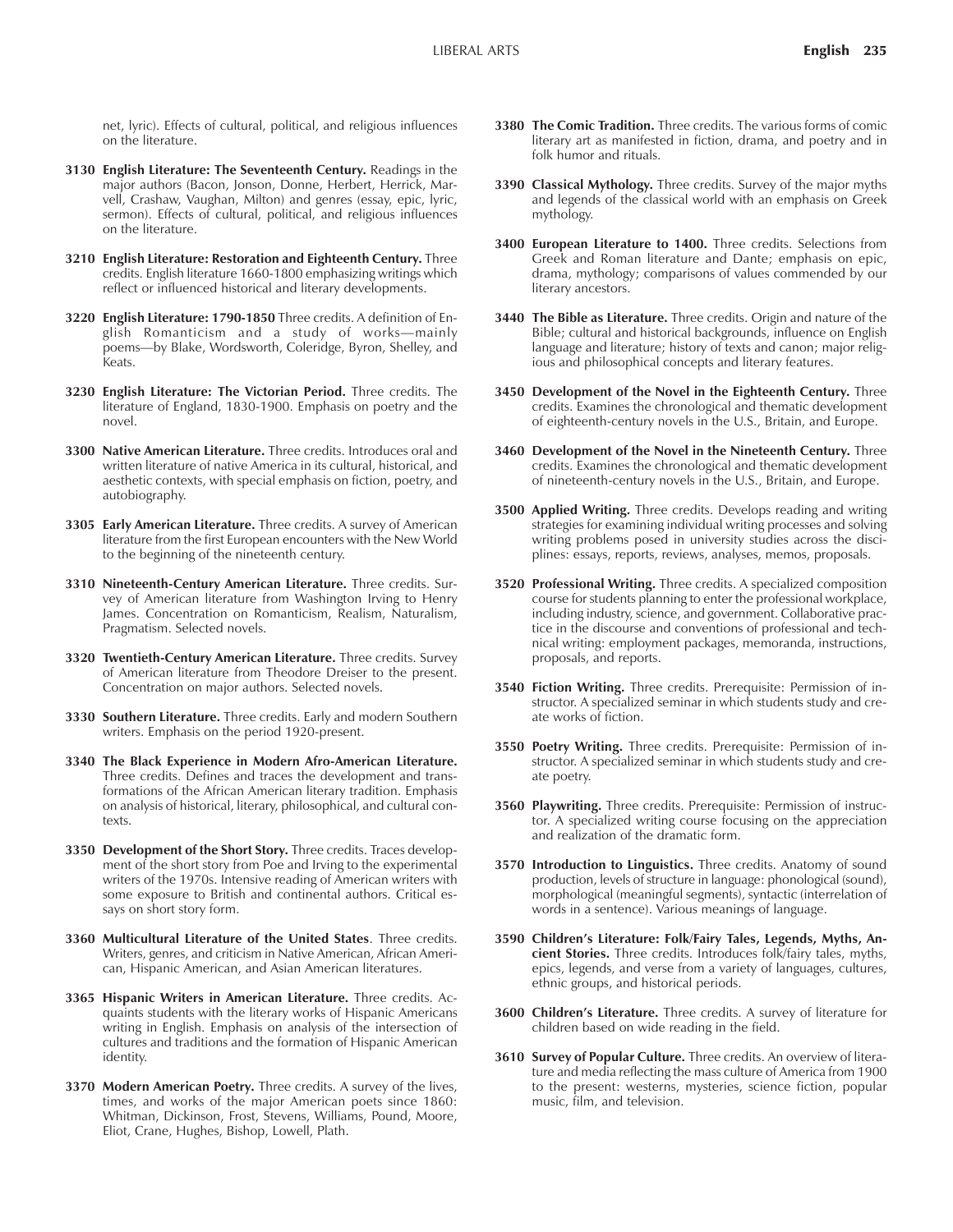- **3650 Literature and Film.** Three credits. The relationship between literature and film with emphasis on narration, characterization, point of view, and setting.
- **3660 Film Genre.** Three credits. One or more groups of films linked through narrative, stylistic, and/or thematic characteristics.
- **3670 Film History.** Three credits. History of world film from its inception through the 1990s.
- **3700 British Popular Culture.** Three credits. A cultural survey of Great Britain since 1945, including history, music, film, and literature.
- **3750 Modern and Contemporary Satire.** Three credits. The theory and practice of satire, 1900 to the present, with an emphasis on prose fiction.
- **3800 Literature for Adolescents.** Three credits. Surveys literature for adolescents, historical and contemporary; analysis of contemporary issues in the field. **Required for English majors seeking teacher licensure.**
- **3990 Individualized Writing Project.** One credit. Prerequisite: Permission of instructor. A small-group writing tutorial which allows work on a major writing project from any major or field of interest. Does not count for the English major or minor without advisor approval. Pass/Fail depending on attendance, participation, and progress. May be repeated twice for a total of three (3) credits.
- **4000 Writing Internship.** Three to twelve credits. Prerequisites: Fulfillment of ENGL 3520 or 4005 with a B or better and permission of department. A special course in which students work for a publishing company or other business or organization involved in professional writing. Enrollment open to English majors, Writing minors, and other students with permission of the internship director. Writing minors have priority, followed by English majors, and then any student approved by the internship director. Only 3 hours may count toward the English major and 3 hours toward the Writing or English minor. Arrangements for this course must be made in advance with the internship director through the Upper-Division office. May be taken more than once for a total of 12 hours. Pass/Fail.
- **4005 Advanced Composition.** Three credits. Prerequisite: Completion of ENGL 1020 or 3500 with a B or better. Approaches to various writing problems posed in advanced university studies and nontechnical professions: essays, proposals, critical reviews, analyses.
- **4010 Folklore.** Three credits. Traditional lore and culture (literature, ballads, beliefs, materials) with primary attention to the American scene.
- **4100 Browning and Tennyson.** Three credits. The lives and works of the major Victorian poets.
- **4210 Literary Criticism.** Three credits. Critical theories: Classical, Neoclassical, Romantic, and Modern. Practical criticism: the technical analysis of poetry and prose.
- **4220 Backgrounds of Modern Literature.** Three credits. Readings in the intellectual history of modern literature. Selected literary figures, major aesthetic movements, and pivotal ideas of modern Western culture, including Marx, Darwin, Nietzsche, Freud, Sartre. Course divided by themes representing disciplines or modes of thought.
- **4240 Modern British Literature.** Three credits. Poetry, fiction, and nonfiction written in Britain from approximately 1910 to 1939. Representative works of major British writers in the context of contemporary social and literary history.
- **4330 Histories and Comedies of Shakespeare.** Three credits. Selected plays, with emphasis on the study of character, theme, and imagery.
- **4340 Tragedies of Shakespeare.** Three credits. Selected plays, with emphasis on the study of character, theme, and imagery.
- **4360 English Drama: 1475-1642 (excluding Shakespeare).** Three credits. Plays written by Shakespeare's predecessors, contemporaries, and immediate successors.
- **4420 European Literature: 1400-1800.** Three credits. Survey of continental literature (in translation) of the Renaissance, Neoclassical, and Enlightenment periods. Emphasis on Rabelais, Cervantes, Moliere, and Voltaire.
- **4430 Modern European Literature.** Three credits. Survey of continental literature (in translation) from 1800 to the present, including Goethe, Flaubert, Tolstoy, Ibsen, and Mann.
- **4450 Modern Poetry.** Three credits. Major British and American poets from Emily Dickinson and Thomas Hardy to 1950.
- **4460 Modern Novel.** Three credits. Selected British and American novels of the twentieth century studied, related to literary and philosophical trends; emphasis on major novelists.
- **4470 Modern Drama.** Three credits. World drama from 1880 to the present.
- **4480 Law and Literature.** Three credits. Introduces interrelations of law and literature as seen in a variety of literary texts and classic writings of great jurists.
- **4490 Autobiography.** Three credits. Introduces autobiographical writing as a literary genre.
- **4500 Methods of Teaching Secondary English.** Three credits. Prerequisite: YOED 3500 and permission of department. An intensive study of both grammar and composition for the teacher, the writer, and the editor: writing, analyzing, and judging composition. **Required for English majors seeking teacher licensure.**
- **4510 Modern English Grammar and Usage.** Three credits. Traditional English grammar and the principles upon which grammatical analysis is based. R**equired for English majors seeking teacher licensure.**
- **4530 History of the English Language.** Three credits. Political, social, intellectual forces determining historical development of English; internal structural changes—sounds, inflections—resulting from those forces.
- **4540 Approaches to Teaching ESL Grammar and Writing.** Three credits. Prerequisite: ENGL 4510 or equivalent. Background and basic methods needed to teach English grammar and composition to students for whom English is a second language. Emphasizes understanding of problems that non-native speakers face and develops techniques for helping non-native speakers express themselves in written English.
- **4570 Special Topics in Linguistics.** Three credits. Prerequisite: ENGL 3570, ANTH 3410, PSY 4820, CDIS 3250. Selected topic in